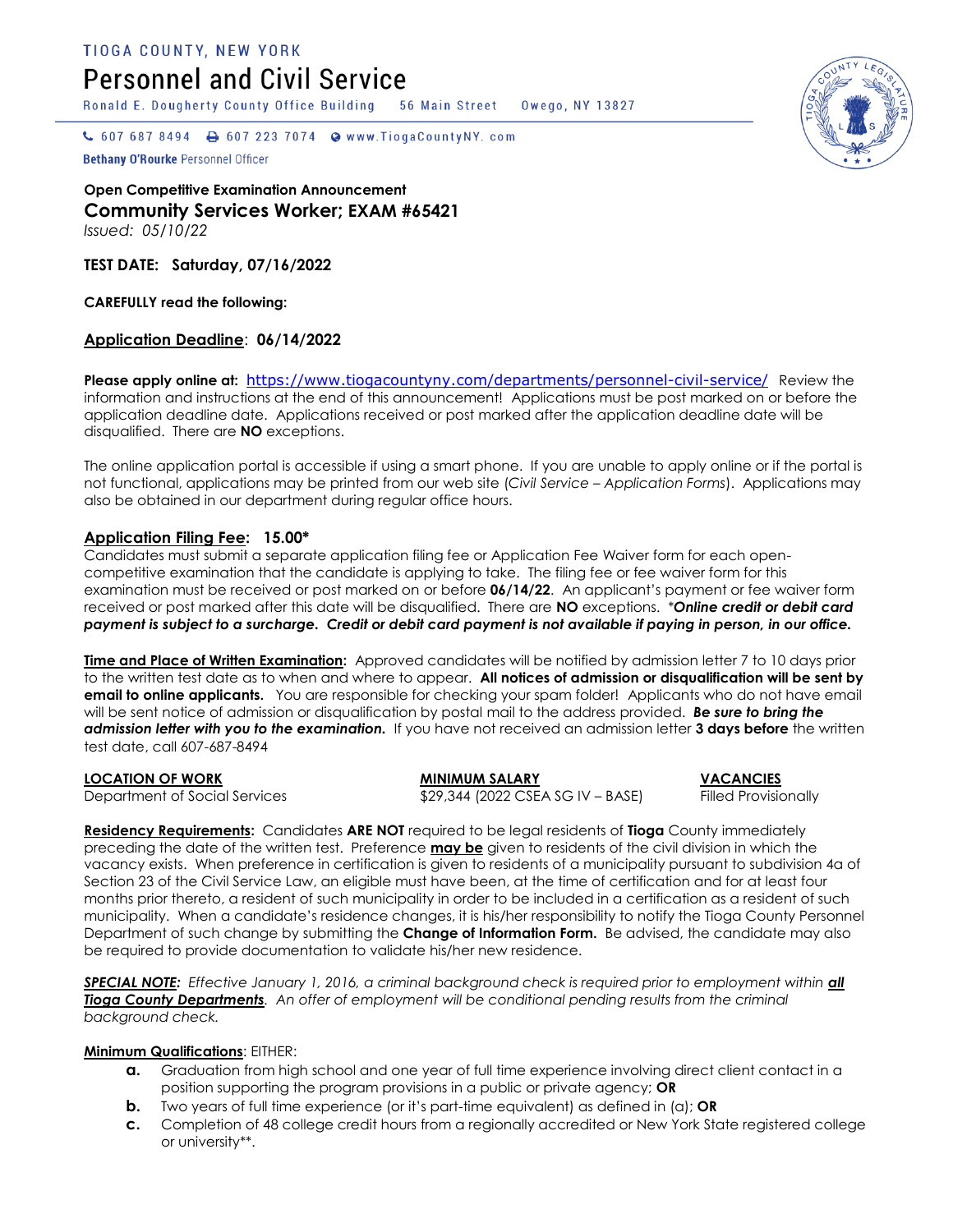2. Community Services Worker #65421

#### *\*\*Copy of college transcript(s) or diploma must be submitted with application.*

**SPECIAL REQUIREMENT:** Verifiable part-time and/or volunteer experience will be pro-rated toward meeting full-time experience requirements.

**SPECIAL REQUIREMENT:** Certain assignments made to employees in this class will require him / her to meet field work requirements during the ordinary course of business in a timely and efficient manner.

**Anticipated Eligibility:** If you expect to complete the educational requirement **within 12 months of the written test date**, you can be admitted to this examination. If successful on the examination, you will not be certified for appointment until you have submitted proof of completion of the requirements to the Tioga County Personnel Department. Failure to submit proof of your completed educational requirements **within 12 months of the written test date**, may result in your removal from the eligible list.

**Distinguishing Features of the Class:** The work involves responsibility for performing supportive services to aid in implementing a variety of programs and their delivery to clients. Although detailed instructions are given for new or difficult assignments, and procedures are rather definitely fixed, employees must exercise independent judgment in applying them to specific cases. The work is performed under the general supervision of a higher level staff member. Supervision is not a responsibility of this class. Does related work as required.

# *TYPICAL WORK ACTIVITIES FOR THIS POSITION ARE AVAILABLE TO REVIEW UPON REQUEST*

**Subjects of Examination**: A written test designed to evaluate knowledge, skills and /or abilities in the following areas:

**Customer service:** These questions test for knowledge of techniques used to interact with other people, to gather and present information, and to provide assistance, advice and effective customer service in a courteous and professional manner. Questions will cover such topics as understanding and responding to people with diverse needs, perspectives, personalities, and levels of familiarity with agency operations, as well as acting in a way that both serves the public and reflects well on your agency.

**Preparing written material:** These questions test for the ability to present information clearly and accurately, and to organize paragraphs logically and comprehensibly. For some questions, you will be given information in two or three sentences followed by four restatements of the information. You must then choose the best version. For other questions, you will be given paragraphs with their sentences out of order. You must then choose, from four suggestions, the best order for the sentences.

**Interviewing:** These questions test for knowledge of the principles and practices employed in obtaining information from individuals through structured conversations. These questions require you to apply the principles, practices, and techniques of effective interviewing to hypothetical interviewing situations. Included are questions that present a problem arising from an interviewing situation, and you must choose the most appropriate course of action to take.

**Test guide:** The New York State Department of Civil Service has not prepared a test guide for this examination. However, candidates may find information in the publication 'General Guide to Written Tests' helpful in preparing for this test. This publication is available on line at: [https://www.cs.ny.gov/testing/testguides.cfm.](https://www.cs.ny.gov/testing/testguides.cfm)

**Use of Calculators:** The use of a calculator is **RECOMMENDED.** Candidates are permitted to use quiet, hand-held, solar or battery powered calculators. Devices with typewriter keyboards, spell checks, personal digital assistants, address books, language translators, dictionaries, or any similar devices are prohibited. Cell phone calculators are prohibited.

**SEND CHECK OR MONEY ORDER** payable to **TIOGA COUNTY TREASURER,** as directed above, and write the examination name(s) & number(s) on your check or money order. Submit this to the address above. If paying by cash, please bring payment(s) directly to the Tioga County Department of Personnel & Civil Service. As no refund will be made, you are urged to compare your qualifications carefully with the requirements for admission and file only for those examinations for which you are clearly qualified. A check returned for insufficient funds may disqualify your application and result in further action and/or service charges. *Online credit or debit card payment is subject to a surcharge. Credit or debit card payment is not available if paying in person, in our office.*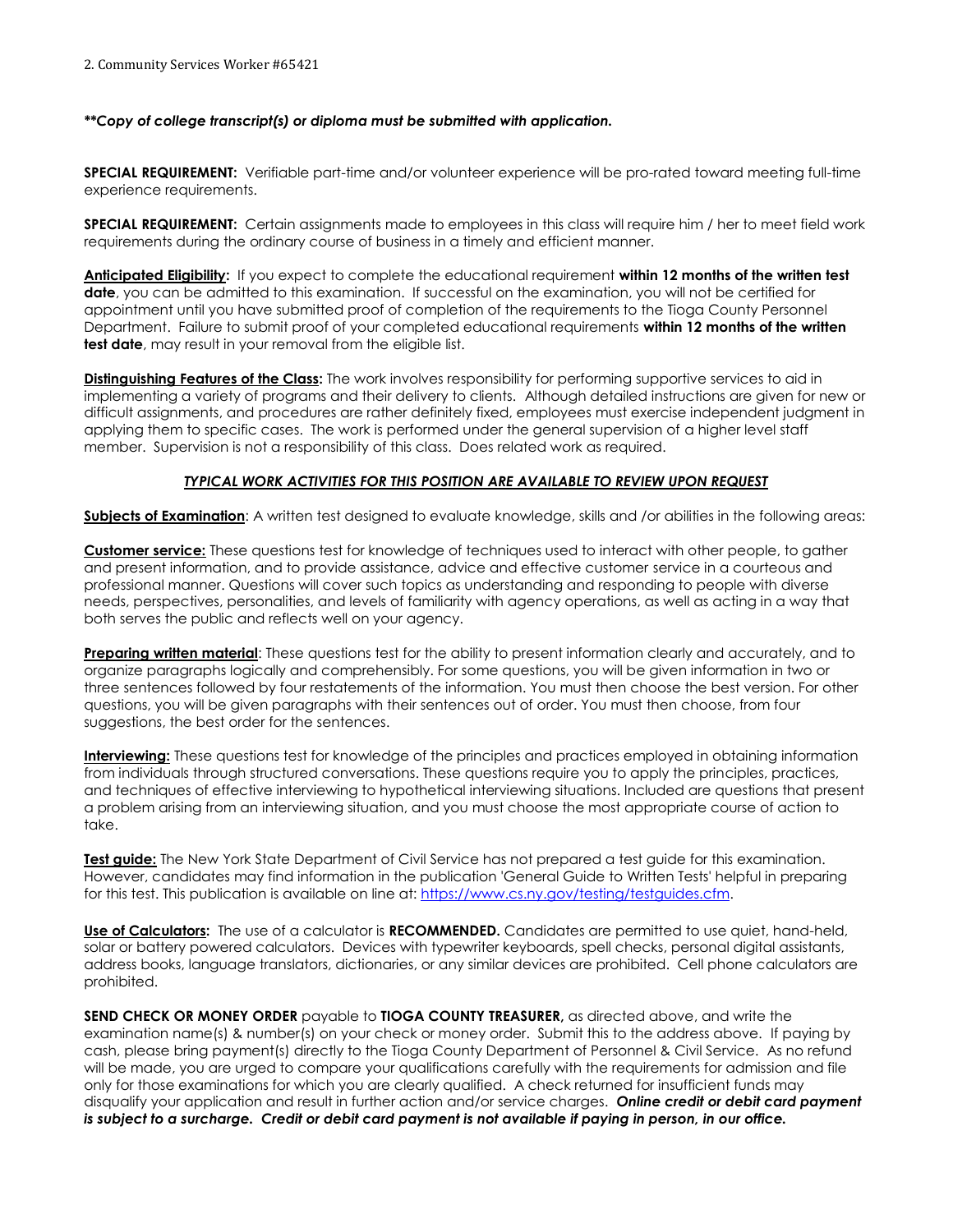### **EXCEPTION TO THE APPLICATION FEE** will be made for the following:

- 1. Promotional exams;
- 2. Provisional Tioga County employees who have held a permanent position in the classified service immediately prior to provisional appointment in title named for this examination;
- 3. Examination candidates receiving public assistance from a State or Local social service agency, and/or who are currently unemployed. Individuals wishing to claim this waiver of fee must complete the Application Fee Waiver Form at time of application. All information is subject to verification, and if found to be fraudulent, are grounds for barring examination or appointment.

#### **Tioga County is an Equal Opportunity Employer**

#### **ADDITIONAL INFORMATION AND INSTRUCTIONS**

**ADDITIONAL EXAMINATION CREDIT – Children of Firefighters and Police Officers Killed in the Line of Duty:** In conformance with Section 85-a of the Civil Service Law, children of firefighters and police officers killed in the line of duty shall be entitled to receive an additional ten points in a competitive examination for original appointment in the same municipality in which his or her parent served. If you are qualified to participate in this examination and are a child of a firefighter or police officer killed in the line of duty in this municipality, please inform this office of this matter when you submit your application for examination. A candidate claiming such credit has a minimum of two months from the application deadline to provide the necessary documentation to verify additional credit eligibility. However, no credit may be added after the eligible list has been established.

**ADDITIONAL EXAMINATION CREDIT – Veterans or Disabled Veterans** desiring to claim additional credit must request and file an Application for Veterans' Credit at any time between the date of application for examination(s) and the date of the establishment of the resulting eligible list. These credits may only be used once. Effective January 1, 1998, the State Constitution was amended *to permit a candidate currently in the armed forces to apply for and be conditionally granted veterans' credit in examination*. *You may not claim veterans' or disabled veterans' credits after the Eligible List has been established*. It is the candidate's responsibility to request and submit an Application for Veterans' Credit before the Eligible List is established. Veterans' credits will only be added to passing examination scores

**ALTERNATIVE TEST DATE:** When a candidate is aware of a conflict prior to the scheduled test date, the candidate must notify the Department of Personnel and Civil Service in writing as soon as possible. For emergency situations that occur on the scheduled written test date, the candidate must notify the Department no later than three (3) days following the Saturday on which the written test was held. This request may be made by a member of the immediate family or household in the event of a death in the immediate family or a serious illness. Follow link to view this department's policy:

<http://www.tiogacountyny.com/media/1902/alternativetestdatepolicy.pdf>

APPLYING FOR MULTIPLE EXAMINATIONS SCHEDULED FOR THE SAME DAY (Cross-Filing): You must notify all agencies with which you have filed an application of the test site at which you wish to take your examination(s). If you have applied for both *State and Local* government examinations, you must notify Tioga County Department of Personnel **no later than two weeks prior to the test date** of your intent to take both a State and a Local government examination. When taking both a State and a Local government examination you will be required to take all your examinations at a State examination center. You will be advised by letter when and where to report for your examinations.

For Tioga County examinations, the Multiple Exam Notice form must be completed. This form is available in the Tioga County Department of Personnel & Civil Service, online a[t www.tiogacountyny.com,](http://www.tiogacountyny.com/) or by calling (607) 687-8207. **If you do not submit your Multiple Exam Notice form two weeks prior to the test date, you may NOT be allowed to sit at the test site you have selected. If you appear at a test site but did not designate this location as your test site on your form, you may NOT be allowed to take your examination(s) at that location.**

**APPOINTMENT** from an eligible list must be made from the top three candidates willing to accept the appointment. The resulting eligible list will be used to fill current or future appropriate vacancies within Tioga County's jurisdiction.

**BACKGROUND INVESTIGATION and Additional Screenings:** Candidates may be subject to a thorough background investigation. If requested, applicants will be required to authorize access to educational, financial, employment, criminal history, or other records. **Effective 01/01/16, a criminal background check is required prior to employment within any Tioga County department.** Depending upon the position sought, conviction of a felony, misdemeanor or other offense may bar appointment. At the discretion of the appointing authority, candidates may be subject to additional screenings as a term and condition of employment, including but not limited to: fingerprinting, psychological, or drug testing. Depending upon appointing authority, applicants may be required to submit the necessary fees for the fingerprint processing. Per Tioga County Civil Service Rule IX (3): A record of disrespect for the requirements and processes of law may be grounds for disqualification for examination or, after examination, for certification and appointment.

**CHANGE OF ADDRESS:** When a candidate's residence and/or mailing address changes, it is his/her responsibility to notify the Tioga County Personnel Department of such change by submitting a **Change of Information Form.** Documentation may be required to validate a change in residence.

**CHANGE OF NAME:** When a candidate's name changes, it is his/her responsibility to notify the Tioga County Personnel Department of such change by submitting a **Change of Information Form.** 

**DISQUALIFICATION:** Any applicant may be disqualified for examination, or after examination, for certification and appointment that is not in compliance with the standards and requirements set forth in Section 50 (4) of the Civil Service Law.

**ELIGIBLE LIST:** In accordance with Section 61 (1) of the Civil Service Law, and as determined by the Tioga County Department of Personnel & Civil Service, the eligible list resulting from this examination *may* be used to fill vacancies in similar related titles.

**EVALUATION OF FOREIGN POST-SECONDARY EDUCATION:** If your degree and/or college credit was awarded by an educational institution outside of the United States or its territories, you must provide independent verification of equivalency. A listing of acceptable companies which provide this service may be obtained from the following: